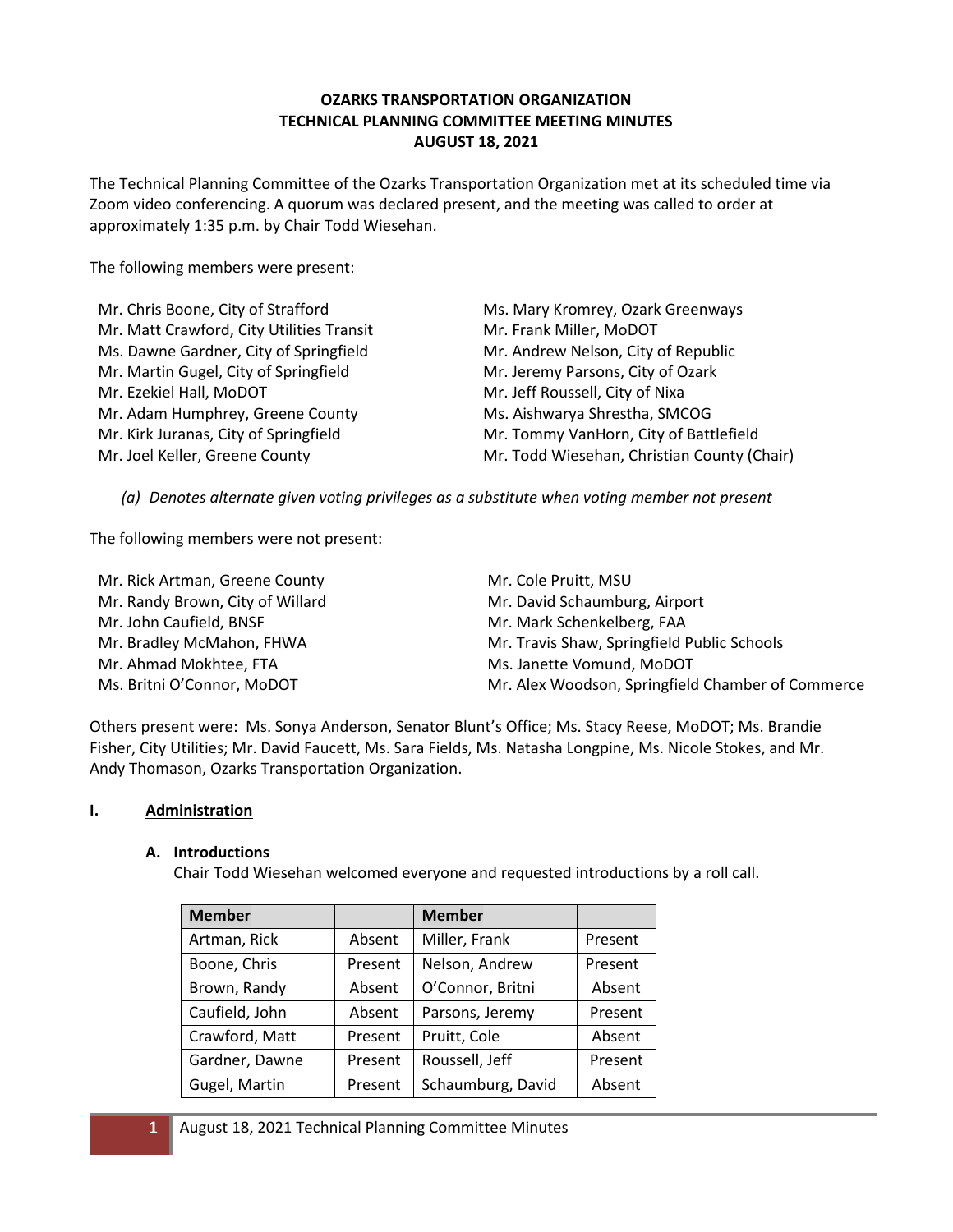| Hall, Ezekiel  | Present | Shaw, Travis    | Absent  |
|----------------|---------|-----------------|---------|
| Humphrey, Adam | Present | VanHorn, Tommy  | Present |
| Juranas, Kirk  | Present | Vomund, Janette | Absent  |
| Keller, Joel   | Present | Wiesehan, Todd  | Present |
| Kromrey, Mary  | Present | Woodson, Alex   | Absent  |

A quorum was present.

#### **B. Approval of the Technical Planning Committee Meeting Agenda**

Mr. Nelson made a motion to approve the Technical Planning Committee Meeting Agenda for August 18, 2021. Mr. Humphrey seconded the motion. Chair Wiesehan asked for a roll call vote.

| <b>Member</b>  |        | <b>Member</b>     |        |
|----------------|--------|-------------------|--------|
| Artman, Rick   | Absent | Miller, Frank     | Aye    |
| Boone, Chris   |        | Nelson, Andrew    | Aye    |
| Brown, Randy   | Absent | O'Connor, Britni  | Absent |
| Caufield, John | Absent | Parsons, Jeremy   | Aye    |
| Crawford, Matt | Aye    | Pruitt, Cole      | Absent |
| Gardner, Dawne | Aye    | Roussell, Jeff    | Aye    |
| Gugel, Martin  | Aye    | Schaumburg, David | Absent |
| Hall, Ezekiel  | Aye    | Shaw, Travis      | Absent |
| Humphrey, Adam | Aye    | VanHorn, Tommy    | Aye    |
| Juranas, Kirk  | Aye    | Vomund, Janette   | Absent |
| Keller, Joel   | Aye    | Wiesehan, Todd    | Aye    |
| Kromrey, Mary  |        | Woodson, Alex     | Absent |

The motion passed.

#### **C. Approval of the June 16, 2021, Meeting Minutes**

Mr. Crawford made a motion to approve the minutes from the June 16, 2021 Technical Planning Committee Meeting. Mr. Nelson seconded the motion. Chair Wiesehan asked for a roll call vote.

| <b>Member</b>  |        | <b>Member</b>     |        |
|----------------|--------|-------------------|--------|
| Artman, Rick   | Absent | Miller, Frank     | Aye    |
| Boone, Chris   |        | Nelson, Andrew    | Aye    |
| Brown, Randy   | Absent | O'Connor, Britni  | Absent |
| Caufield, John | Absent | Parsons, Jeremy   | Aye    |
| Crawford, Matt | Aye    | Pruitt, Cole      | Absent |
| Gardner, Dawne | Aye    | Roussell, Jeff    | Aye    |
| Gugel, Martin  | Aye    | Schaumburg, David | Absent |
| Hall, Ezekiel  | Aye    | Shaw, Travis      | Absent |
| Humphrey, Adam | Aye    | VanHorn, Tommy    | Aye    |
| Juranas, Kirk  | Aye    | Vomund, Janette   | Absent |
| Keller, Joel   | Aye    | Wiesehan, Todd    | Aye    |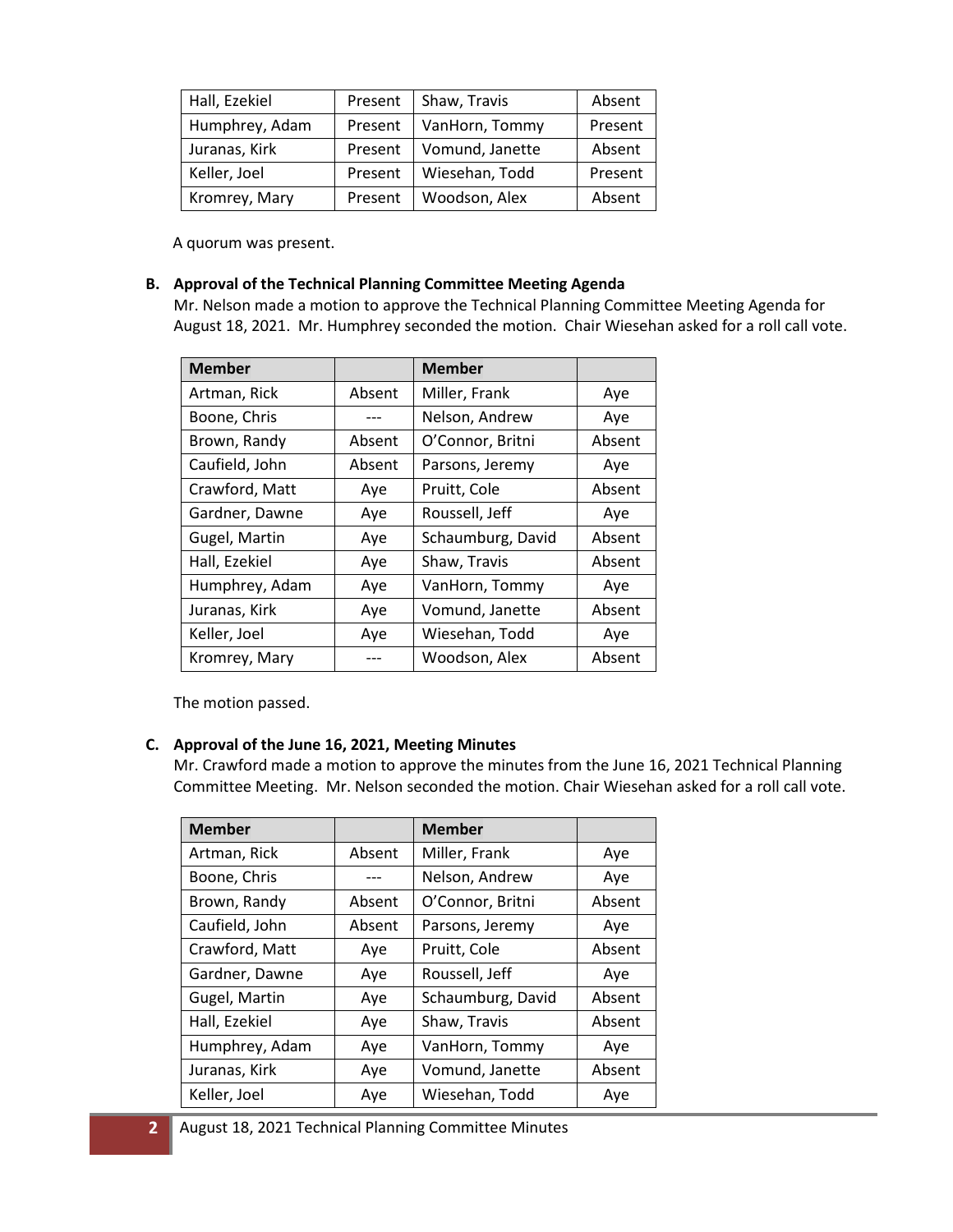| Kromrey, Mary | --- | Woodson, Alex | Absent |
|---------------|-----|---------------|--------|
|---------------|-----|---------------|--------|

The motion passed.

## **D. Public Comment Period for All Agenda Items**

There were no speakers to address the committee.

### **E. Staff Report**

Ms. Fields stated while there had been some opposition to the fuel tax, it is not currently being pursued, so the fuel tax should stand. The fuel tax is 12.5 cents implemented over 5 years. It is estimated that the OTO region will receive approximately \$15 million, but due to the rebate provision, it is difficult to estimate.

The Missouri Highways and Transportation Commission will be in Springfield September 9<sup>th</sup> at 9:00 a.m. at the DoubleTree.

OTO is scheduling consultant selection interviews for the North Highway 13 Corridor Study.

Federal Highway approved the OTO Transportation Improvement Program on July 23, 2021.

The OTO Legislative Breakfast is scheduled for November 3, 2021. State and Federal Legislative Representatives will be invited to learn more about OTO priorities and to thank them for their work on the fuel tax.

OTO is adding project management aspects to the organization. If any jurisdiction is interested in OTO serving as staff to manage projects, not for construction, but to obligation, please let Ms. Fields know. The goal would be to facilitate the paperwork, quicker obligations, and meeting all of the federal requirements.

# **F. Legislative Reports**

Ms. Anderson from Senator Blunt's office reported that they have been watching the infrastructure bill. The bi-partisan Infrastructure Bill passed the Senate. Missouri is expected to receive \$8 billion which will go towards roads, bridges, and broadband. Out of the \$8 billion, Missouri is expected receive \$6 billion for the Federal Highway Program and over \$480 million for bridge repair. Missouri is also expected to receive approximately \$100 million for broadband. Ms. Anderson shared the funding breakdown. This is not the final package; it still has to go through the House.

# **G. MoDOT Report**

Mr. Miller stated MoDOT is working on unfunded needs with OTO. Ms. Fields shared the next meeting to prioritize projects and look at unfunded needs is August 25<sup>th</sup>.

# **II. New Business:**

#### **A. Annual Listing of Obligated Projects**

Ms. Longpine reported Ozarks Transportation Organization is required by federal law to publish an Annual Listing of Obligated Projects. The Program Fiscal Year 2021 includes the time period from October 1, 2020 to June 30, 2021. The ALOP is required to be published by September 28, 2021.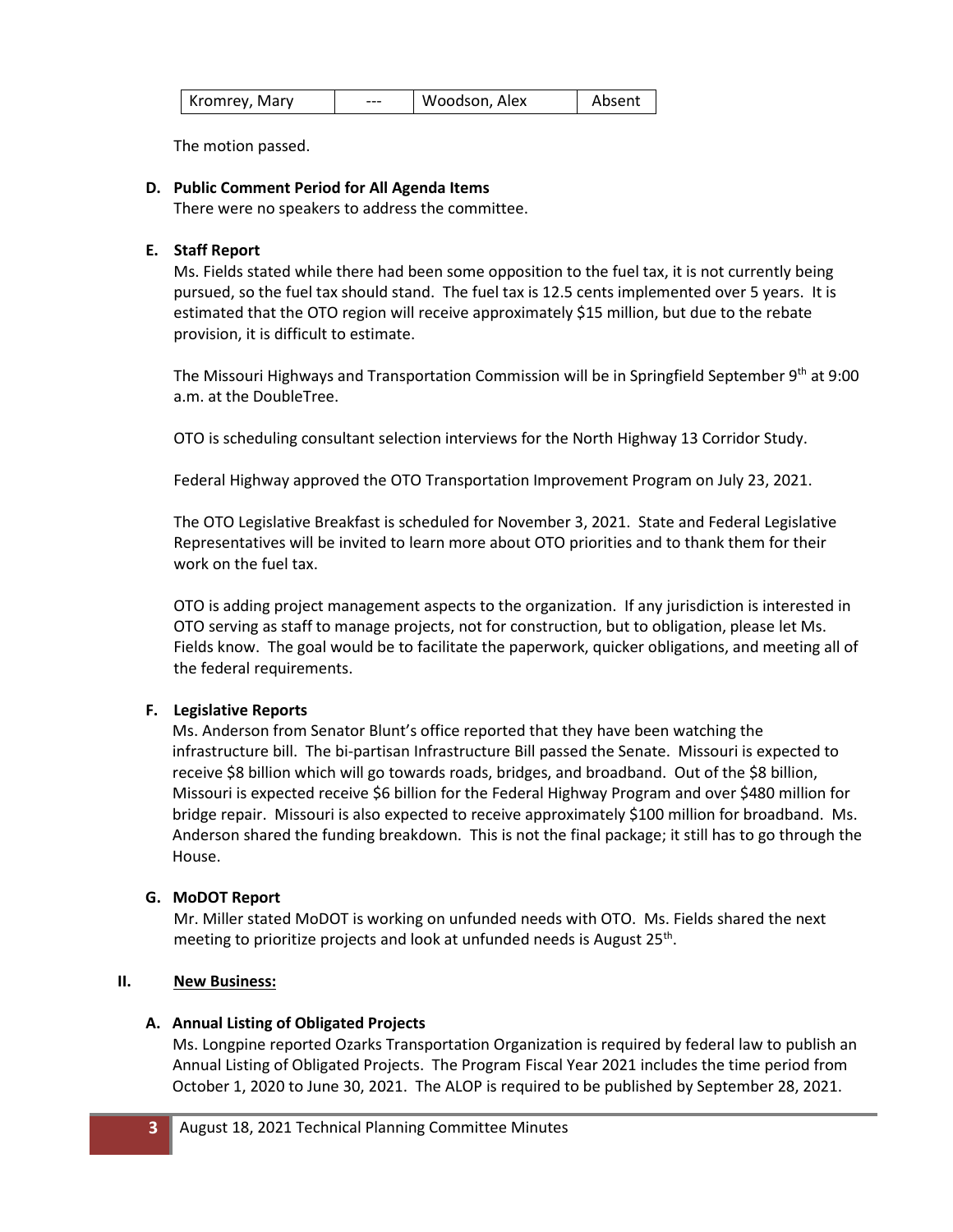Mr. Parsons made a motion to recommend the Board of Directors accept the Annual Listing of Obligated Projects. Mr. Boone seconded the motion. Chair Wiesehan asked for a roll call vote.

| <b>Member</b>  |        | <b>Member</b>     |        |
|----------------|--------|-------------------|--------|
| Artman, Rick   | Absent | Miller, Frank     | Aye    |
| Boone, Chris   | Aye    | Nelson, Andrew    | Aye    |
| Brown, Randy   | Absent | O'Connor, Britni  | Absent |
| Caufield, John | Absent | Parsons, Jeremy   | Aye    |
| Crawford, Matt | Aye    | Pruitt, Cole      | Absent |
| Gardner, Dawne | Aye    | Roussell, Jeff    | Aye    |
| Gugel, Martin  | Aye    | Schaumburg, David | Absent |
| Hall, Ezekiel  | Aye    | Shaw, Travis      | Absent |
| Humphrey, Adam | Aye    | VanHorn, Tommy    | Aye    |
| Juranas, Kirk  | Aye    | Vomund, Janette   | Absent |
| Keller, Joel   | Aye    | Wiesehan, Todd    | Aye    |
| Kromrey, Mary  |        | Woodson, Alex     | Absent |

The motion passed.

### **B.** *Destination 2045* **Plan Draft**

Ms. Longpine stated *Destination 2045* is the culmination of a multi-year effort to update the Ozarks Transportation Organization's long range transportation plan (LRTP). OTO is required to update the LRTP every five years. The previous plan, *Transportation 2040*, was adopted in August 2016.

The planning process for *Destination 2045* began in 2019 with the development of an updated travel demand model. In 2020, OTO conducted visioning meetings with the Technical Planning Committee and the Board of Directors. Public input was sought, and a survey was conducted. Through 2020 and into 2021, OTO met with members of the Technical Planning Committee as the *Destination 2045* planning committee to develop the plan.

*Destination 2045* includes a vision for the region, defines the goals and actions for plan implementation, and details project lists based on what can be afforded between now and 2045. Ms. Longpine highlighted the draft plan.

Mr. Parsons made a motion to recommend the Board of Directors adopt *Destination 2045*. Mr. Nelson seconded the motion. Chair Wiesehan asked for a roll call vote.

| <b>Member</b>  |        | <b>Member</b>    |        |
|----------------|--------|------------------|--------|
| Artman, Rick   | Absent | Miller, Frank    | Aye    |
| Boone, Chris   | Aye    | Nelson, Andrew   | Ave    |
| Brown, Randy   | Absent | O'Connor, Britni | Absent |
| Caufield, John | Absent | Parsons, Jeremy  | Ave    |
| Crawford, Matt | Ave    | Pruitt, Cole     | Absent |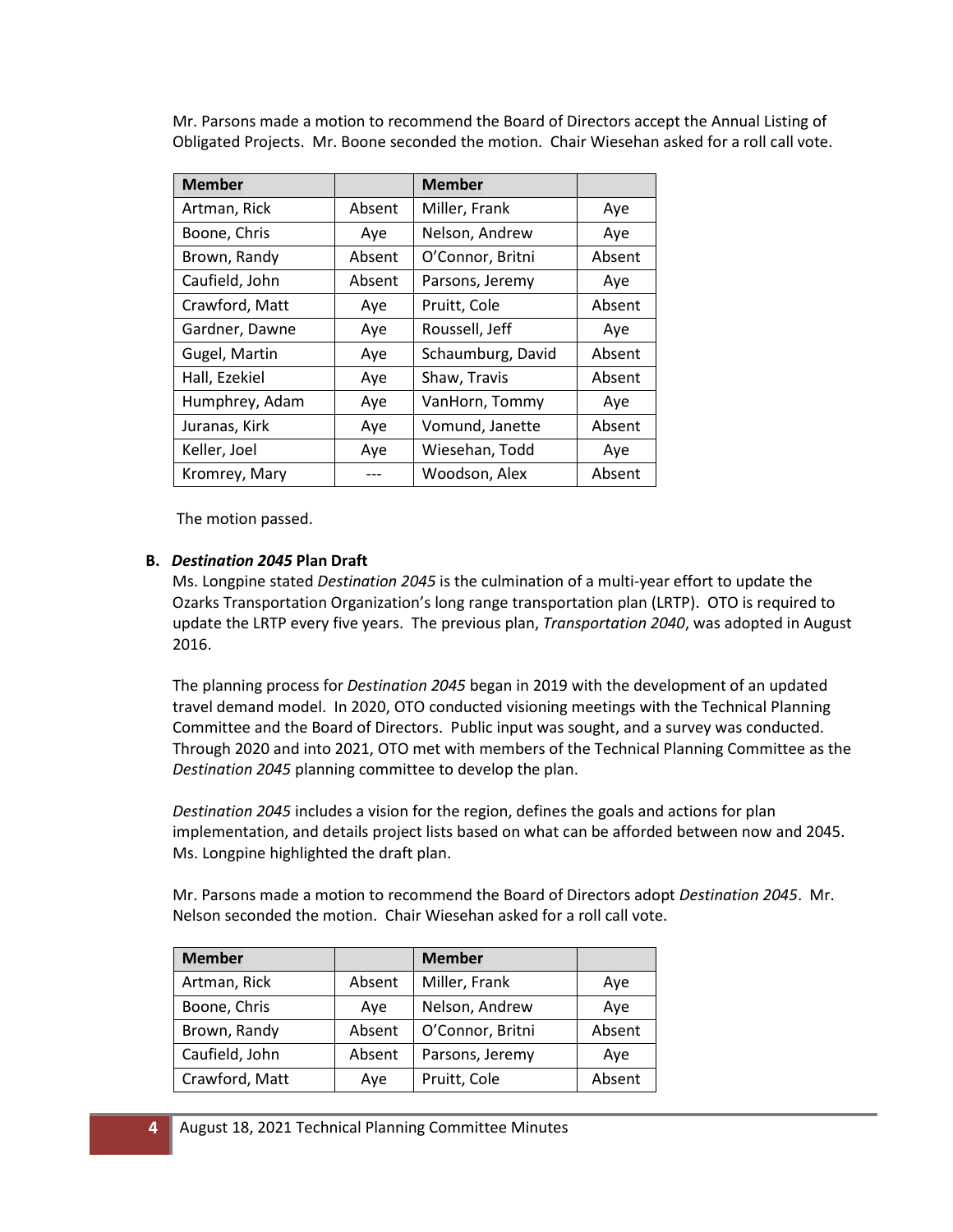| Gardner, Dawne | Aye | Roussell, Jeff    | Aye    |
|----------------|-----|-------------------|--------|
| Gugel, Martin  | Aye | Schaumburg, David | Absent |
| Hall, Ezekiel  | Aye | Shaw, Travis      | Absent |
| Humphrey, Adam | Aye | VanHorn, Tommy    | Ave    |
| Juranas, Kirk  | Aye | Vomund, Janette   | Absent |
| Keller, Joel   | Aye | Wiesehan, Todd    | Ave    |
| Kromrey, Mary  | Aye | Woodson, Alex     | Absent |

The motion passed.

### **C. FY 2022-2025 TIP Amendment One**

Ms. Longpine shared there were 2 items requested by MoDOT as part of Amendment Number One to the FY 2022-2025 Transportation Improvement Program.

- 1. \*Revised\* Bridge Inspections (MO1905-22A1) MoDOT is requesting to correct this project to show Greene County's participation in bridge inspections, with a total programmed amount of \$205,000.
- 2. \*New\* Kansas Expressway Safety and Operational Scoping (SP2217-22A1) MoDOT is requesting to add a project for scoping for safety and operational improvements on Kansas Expressway from Evergreen to Bennett for a total programmed cost of \$300,000.

Ms. Gardner made a motion to recommend approval of Amendment One to the FY 2022-2025 Transportation Improvement Program to the Board of Directors. Mr. Crawford seconded the motion. Chair Wiesehan asked for a roll call vote.

| <b>Member</b>  |        | <b>Member</b>     |        |
|----------------|--------|-------------------|--------|
| Artman, Rick   | Absent | Miller, Frank     | Aye    |
| Boone, Chris   | Aye    | Nelson, Andrew    | Aye    |
| Brown, Randy   | Absent | O'Connor, Britni  | Absent |
| Caufield, John | Absent | Parsons, Jeremy   | Aye    |
| Crawford, Matt | Aye    | Pruitt, Cole      | Absent |
| Gardner, Dawne | Aye    | Roussell, Jeff    | Aye    |
| Gugel, Martin  | Aye    | Schaumburg, David | Absent |
| Hall, Ezekiel  | Aye    | Shaw, Travis      | Absent |
| Humphrey, Adam | Aye    | VanHorn, Tommy    | Aye    |
| Juranas, Kirk  | Aye    | Vomund, Janette   | Absent |
| Keller, Joel   | Aye    | Wiesehan, Todd    | Aye    |
| Kromrey, Mary  | Aye    | Woodson, Alex     | Absent |

The motion passed.

# **D. Multimodal Needs List Distribution by Mode**

Mr. Thomason reported that MoDOT has asked the OTO to develop a list of unfunded multimodal transportation needs that will be shared with elected officials and policy makers. The statewide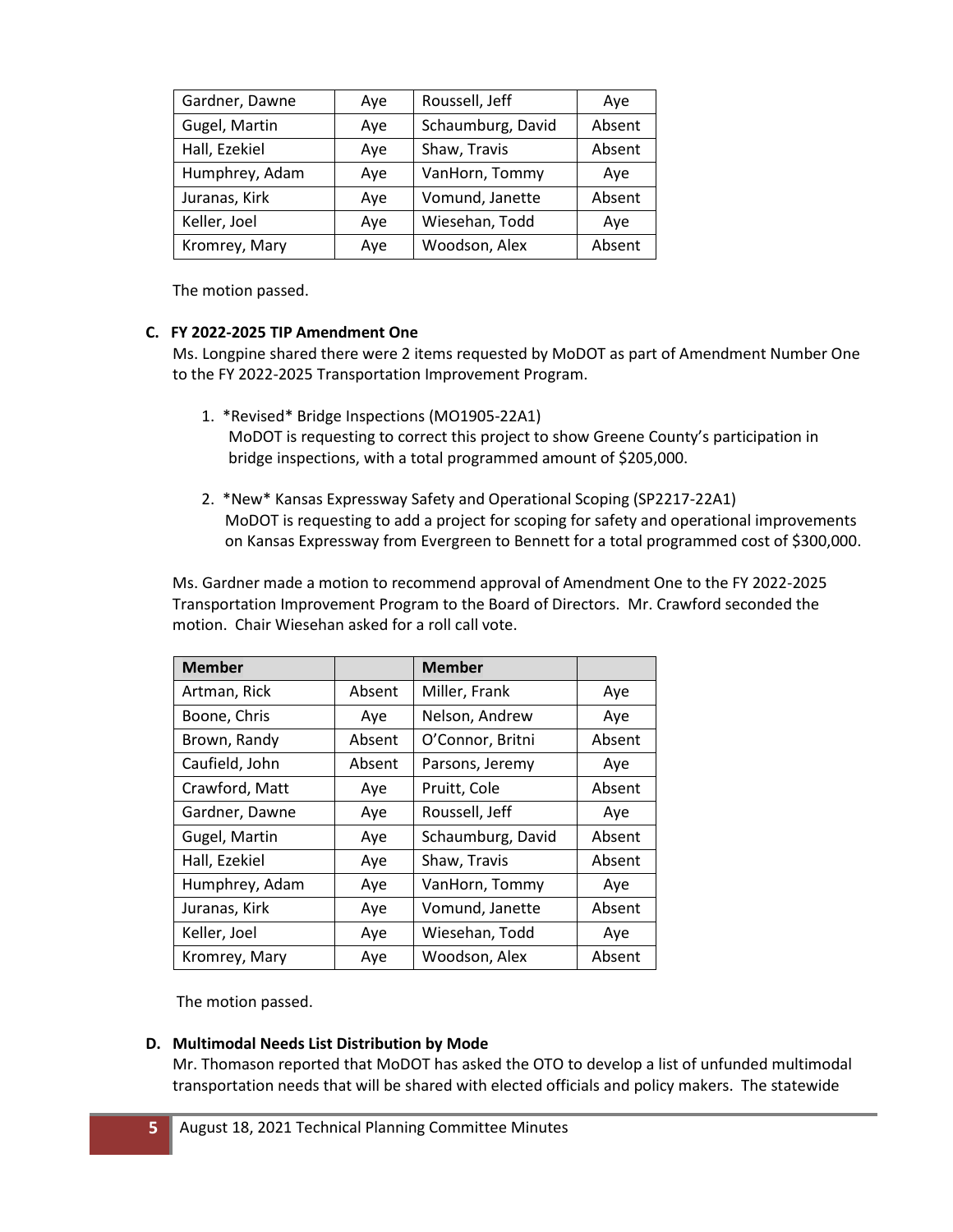goal is to identify \$1 billion in needs, and the OTO's portion is \$52.98 million. MoDOT has stated the included projects need to be tied to a specific physical location. MoDOT SW must submit a finalized list to Central Office by September 30, 2021. First, the OTO must determine how to distribute the \$52.98 million across the various multimodal categories, including transit, aviation, rail, trails, and sidewalks. Significant needs exist for all these modes and directing funds towards these needs would greatly benefit the region. Staff is proposing the following modal breakdown:

- \$12,600,000 to Regional Trails
- \$11,100,000 to Aviation
- \$10,500,00 to Local Trails and Sidewalks
- \$10,000,000 to Transit
- \$8,780,000 to Railroad

Staff has solicited needs from aviation and transit partners and sought input from members regarding rail needs. Mr. Thomason highlighted the aviation, transit, and rail projects that could be addressed using the proposed distribution above.

OTO staff recommends allocating local sidewalk and trail funds to member jurisdictions. Communities, in consultation with OTO staff, will be able to select projects that fit within the proposed financial constraints. Mr. Thomason shared the proposed distribution.

Mr. Miller added there is interest with the rural planning partners to do an Ozarks regional passenger rail feasibility study connecting Springfield, Joplin, and NW Arkansas with the Amtrak services in St. Louis, Kansas City, and/or Tulsa and possibly into Branson, as well. Also, on the Bike/Ped side there are a lot of needs bigger than TAP projects, for example, big overpasses. This may be a good time to showcase this need as it requires special funding. Pedestrian and trail separations can cost in the \$2 to \$3 million range.

This was informational only. No action was required.

# **III. Other Business**

# **A. Technical Planning Committee Member Announcements**

Ms. Kromrey shared there would be a drop-in open house to share information for the Lone Pine trails and greenspace scheduled for August  $19^{th}$ , 5:00 – 7:00 pm at Kingsway United Methodist Church's outdoor pavilion.

Ms. Fields stated there is a public meeting going on for the Wilson's Creek roundabout. The meeting is accessible through MoDOT's website under public meetings where comments can be left.

**B. Transportation Issues for Technical Planning Committee Member Review** There were no issues presented.

#### **C. Articles for Technical Planning Committee Member Information** Chair Wiesehan noted there were articles of interest included in the Agenda Packet. There was no discussion.